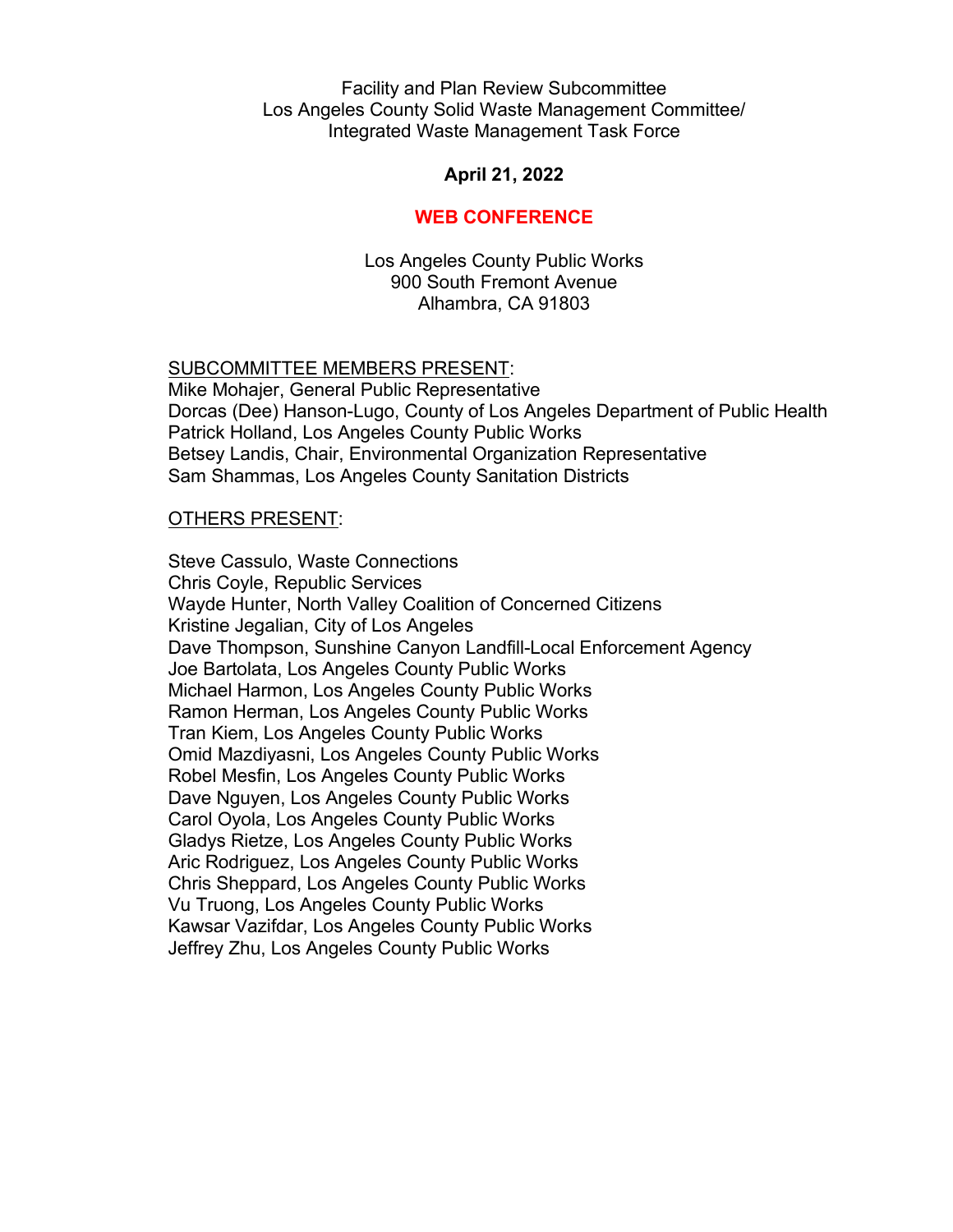Facility and Plan Review Subcommittee Los Angeles County Solid Waste Management Committee/ Integrated Waste Management Task Force Minutes for April 21, 2022 Page 2 of 6

# **I. CALL TO ORDER**

Ms. Betsey Landis called the meeting to order at 11:03 a.m.

# **II. APPROVAL OF MINUTES FROM THE MARCH 17, 2022 MEETING**

Mr. Mike Mohajer made a motion to approve the Minutes, as corrected, and Mr. Patrick Holland seconded. Motion passed unanimously.

# **III. UPDATE ON SITING CONVERSION TECHNOLOGY FACILITIES**

Mr. Chris Sheppard, staff to the Task Force, provided an update on siting conversion technology (CT) facilities and discussed information from the [County's](https://pw.lacounty.gov/epd/tf/Attachments/Minutes_Attachments/2022_Attachments/SoCalConversion_Technical_Database.pdf)  [CT data base](https://pw.lacounty.gov/epd/tf/Attachments/Minutes_Attachments/2022_Attachments/SoCalConversion_Technical_Database.pdf) that shows various CT companies and their estimated energy generation based on their technology type. He also reviewed the [summary table](https://pw.lacounty.gov/epd/tf/Attachments/Minutes_Attachments/2022_Attachments/Conversion_Technology_Energy_Production.pdf) that shows the estimated energy production from types of CTs.

Mr. Sheppard also informed that more electricity was needed from other sources such as the CT technologies that were presented especially with rising electricity demands. Mr. Sam Shammas informed that the CSD Carson water pollution control plant is accepting food waste and generating methane gas, which is converted to electricity and vehicle fuel

# **IV. UPDATE ON CHIQUITA CANYON LANDFILL**

Mr. Omid Mazdiyasni, staff to the Task Force, provided an update on Chiquita Canyon Landfill (CCL):

#### Odor Complaints and Notice of Violations (NOVs)

South Coast Air Quality Management District (AQMD) reported 20 odor complaints in January, 1 odor complaint in February, and 4 odor complaints in March 2022. CCL reported zero NOVs during the first quarter of 2022.

#### Update on Lawsuits

CCL filed two lawsuits against the County and settlement discussions are ongoing to settle the lawsuits:

- The first lawsuit was filed on October 20, 2017, challenging operational conditions and fee conditions of the Conditional Use Permit (CUP).
- The second lawsuit was filed on April 13, 2018, challenging a decision by the hearing officer that upheld an NOV issued by Department of Regional Planning (DRP) on December 11, 2017, for failure to pay Bridge and Thoroughfare Fees,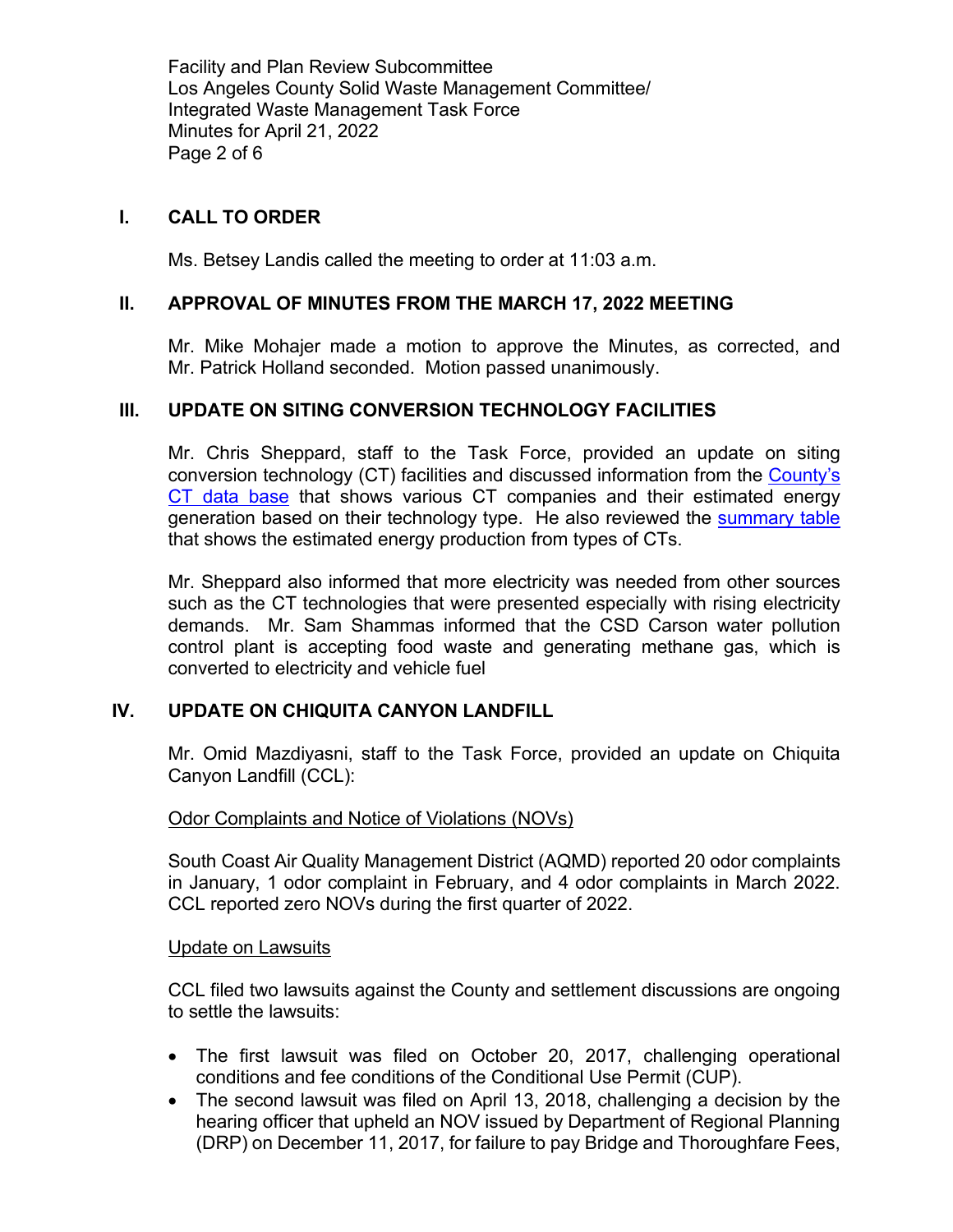Facility and Plan Review Subcommittee Los Angeles County Solid Waste Management Committee/ Integrated Waste Management Task Force Minutes for April 21, 2022 Page 3 of 6

accepting prohibited auto shredder waste, and failure to pay out-of-area fees. The trial date was continued to December 2022.

The parties are currently engaged in the settlement discussion to resolve both lawsuits.

### Task Force Request for CCL to Submit a Report regarding NOVs Received

CCL submitted their Twelfth Monthly Update to the Task Force on April 1, 2022. The update addressed the April 19, 2021, letter's requirements and included updates on implementation of Conditions 68 (status of air quality monitoring for surrounding communities), 77 (relocation of the site entrance from Henry Mayo Drive to Wolcott Drive), and 79 (schedule of the Street Improvement project), as well as the Stipulated Order for Abatement from AQMD.

#### Community Advisory Committee (CAC)

The CAC met on April 12, 2022, where the County and the landfill operator provided updates to the community. CCL's update can be found on the Department of Regional Planning's [website.](https://planning.lacounty.gov/) The next CAC meeting will be on July 12, 2022, at 6 p.m., and the next monthly community meeting will be on May 16, 2022, at 6 p.m. Staff may provide virtual meeting information upon Subcommittee's request.

Mr. Wayde Hunter of North Valley Coalition of Concerned Citizens shared an e-mail that he received from a resident who resides near the Landfill who inquired why the air monitoring stations are taking too long to be installed. Mr. David Nguyen of Public Works (PW) shared that there are 12 stations called for in the Air Quality Program (CAMP). Of those, seven stations have already been installed, and the remaining five are in the permitting process and are scheduled to be installed by second quarter of 2022. This information was presented at the April 12, 2022, CCL-CAC meeting.

Ms. Landis requested staff field check these air quality monitoring stations and, after the inspection, provide written report to the Subcommittee members. Mr. Holland expressed concern that this request is not within the Task Force's purview. He will check with the County Counsel to advise on this request.

# **V. UPDATE ON SUNSHINE CANYON CITY/COUNTY LANDFILL**

#### Odor Complaints

Mr. Vu Truong, staff to the Task Force, provided an update on the [odor complaints](http://pw.lacounty.gov/epd/tf/Attachments/Minutes_Attachments/2022_Attachments/March_2022-AQMD_complaint-nov-summary.pdf)  [from the AQMD](http://pw.lacounty.gov/epd/tf/Attachments/Minutes_Attachments/2022_Attachments/March_2022-AQMD_complaint-nov-summary.pdf) for the month of March 2022, at Sunshine Canyon Landfill (SCL).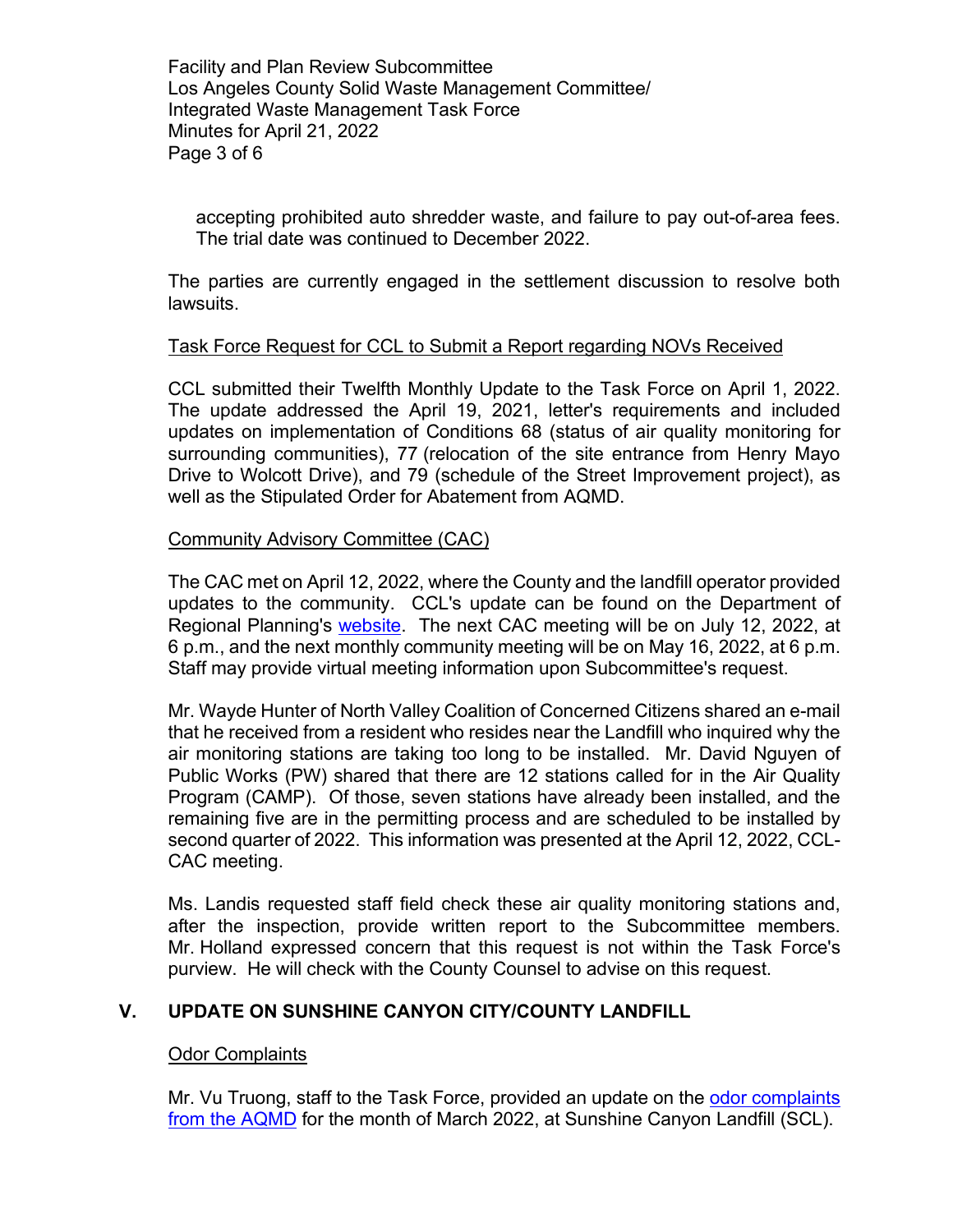Facility and Plan Review Subcommittee Los Angeles County Solid Waste Management Committee/ Integrated Waste Management Task Force Minutes for April 21, 2022 Page 4 of 6

- During the month of March 2022, 58 complaints were made to the AQMD hotline. Of those, 12 were classified as Trash and the rest were listed as No Field Response and None, which meant the inspector visited the site and did not detect any odor.
- Compared to February 2022, the number of complaints received in March 2022 decreased from 84 to 58 complaints.
- Compared to March 2021, the number of complaints for March 2022 increased from 3 to 58 complaints.
- As of April 5, 2022, AQMD issued zero NOVs related to odor for the month of March 2022.
- According to the AQMD report, the total number of complaints received during 2022 is 300.

Mr. Mohajer commented that the number of notice of violations for the calendar year 2022 is equal to the number of notice of violations the site received for the year of 2021.

### Weekend Soil Cover

Ms. Gladys Rietze, staff to the Task Force, provided an update on PW's enforcement action on SCL non-compliance with PW's January 15, 2019, Weekend Soil Cover Requirement.

PW staff inspected the Landfill since February 28, 2022, and determined that the Landfill was out of compliance during the weekends. Consequently, PW referred the matter to the DRP for further enforcement action on April 11, 2022. Going forward, PW staff will continue to inspect the Landfill for compliance and provide support to DRP in its enforcement role.

Mr. Hunter requested a written summary be provided to him regarding the referral to DRP so he can share the information at the SCL-CAC. Mr. Holland indicated that he would discuss the request with County Counsel.

Mr. Mohajer indicated that he had comments on the Staff Report on SCL Permitted Tonnage Capacity presented during the March 2022 FPRS meeting, he believed the report that staff has prepared might not be entirely correct as it only looked at the total allowable daily tonnage and not taking into account the limitation on municipal solid waste and beneficial Use Material. In his opinion, this will allow the Landfill to freely take in as much waste as possible without exceeding the allowable daily tonnage capacity of 12,100 tons.

Ms. Rietze clarified that both the SCL CUP and Finding of Conformance (FOC) were reviewed when preparing the Staff Report. She informed that the allowable daily tonnage capacity is 12,100 tons for all materials received at the Landfill and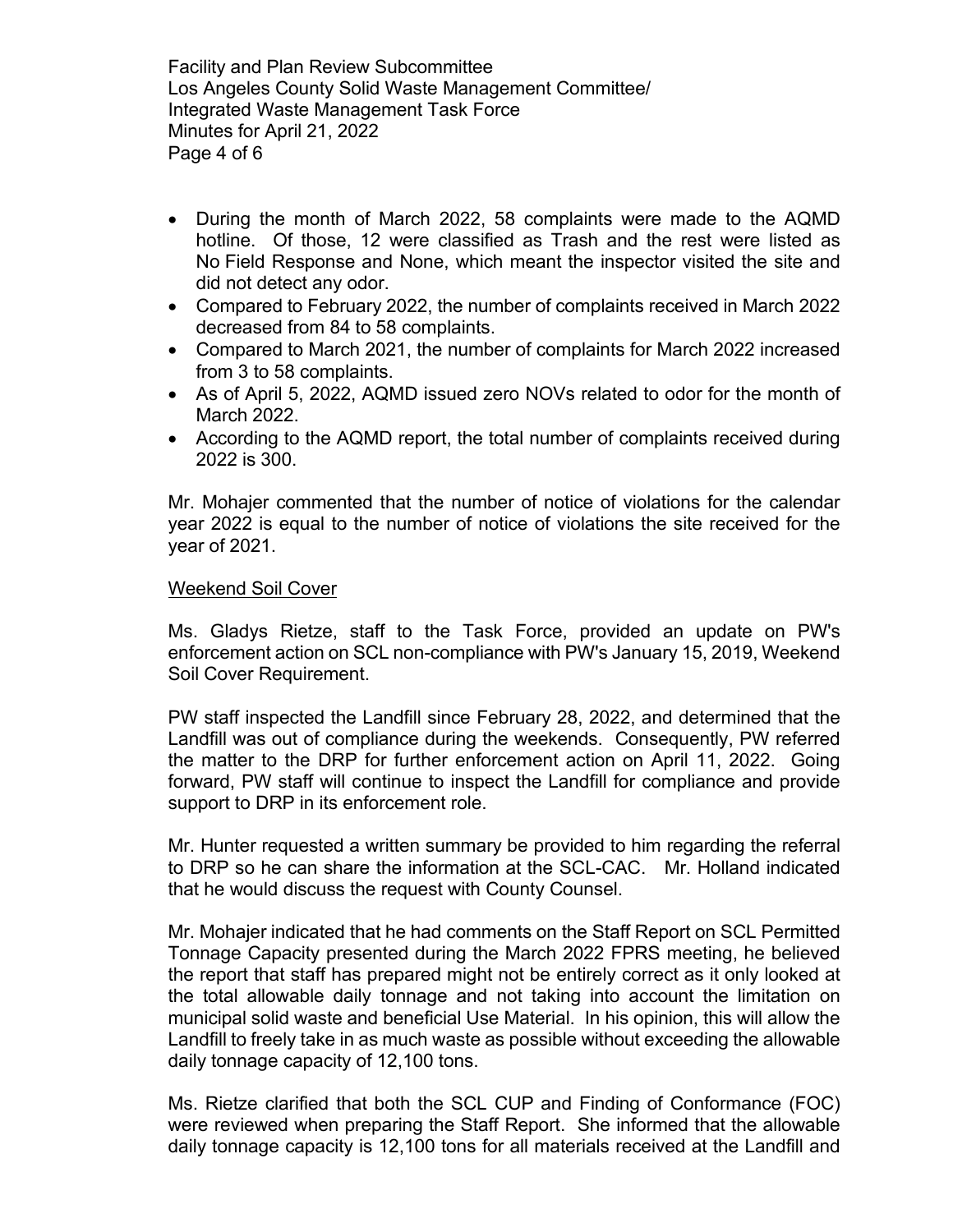Facility and Plan Review Subcommittee Los Angeles County Solid Waste Management Committee/ Integrated Waste Management Task Force Minutes for April 21, 2022 Page 5 of 6

for Inert Debris and Beneficial Use Materials a weekly tonnage capacity of 6,600 tons is allowed. In any case, the landfill is not exceeding its permitted daily, weekly, and monthly limit. Staff will revisit the report and provide to Mr. Mohajer for comments.

#### Vegetation Report

Mr. Mazdiyasni reported that Republic Services submitted the Fourth Quarter 2021 Vegetation Project Status Report for the SCL on March 9, 2022, and staff disseminated the Fourth Quarter 2021 Vegetation Staff Report to the Task Force on April 14, 2022. Discussion ensued.

Ms. Landis commented that vegetated areas were showing substantial regrowth after the Saddle Ridge Fire during the reporting period. She requested staff to provide more information regarding the Oak Tree Survey and mitigation bank.

Mr. Mohajer requested staff to review the CUP and oak tree mitigation measures to ensure that they are consistent with the approved California Environmental Quality Act document for the Landfill.

#### **VI. DISCUSSION OF FOC REPORTS**

#### Fourth Quarter FOC 2021

Mr. Robel Mesfin, staff to the Task Force, presented the Fourth quarter FOC Report. Due to time constraints, staff was unable to provide this update at the previous Subcommittee meeting.

Staff received the Fourth Quarter 2021 Monitoring Report for CCL dated January 14, 2022. Based on the report, CCL disposed approximately 520,900 tons in the fourth quarter of 2021. Compared to the third quarter of 2021, the disposal tonnage decreased by 3 percent, from 534,000 to 520,900 tons. The beneficial reuse material, including diversion and soil, total for the fourth quarter of 2021 was approximately 131,700 tons. Compared to the third quarter of 2021, the beneficial reuse tonnage decreased by 18 percent, from 156,000 tons to 131,700.

Staff received the Fourth Quarter 2021 Monitoring Report for SCL dated January 14, 2022. Based on the report, SCL disposed approximately 664,400 tons in the fourth quarter of 2021. Compared to the third quarter of 2021, the disposal tonnage decreased by 8 percent, from 723,600 to 664,400 tons. The beneficial reuse material, including diversion and soil, total for the fourth quarter of 2021 was 8,540 tons. Compared to the third quarter of 2021, the beneficial reuse tonnage decreased by 33 percent, from 12,900 tons to 8,540.